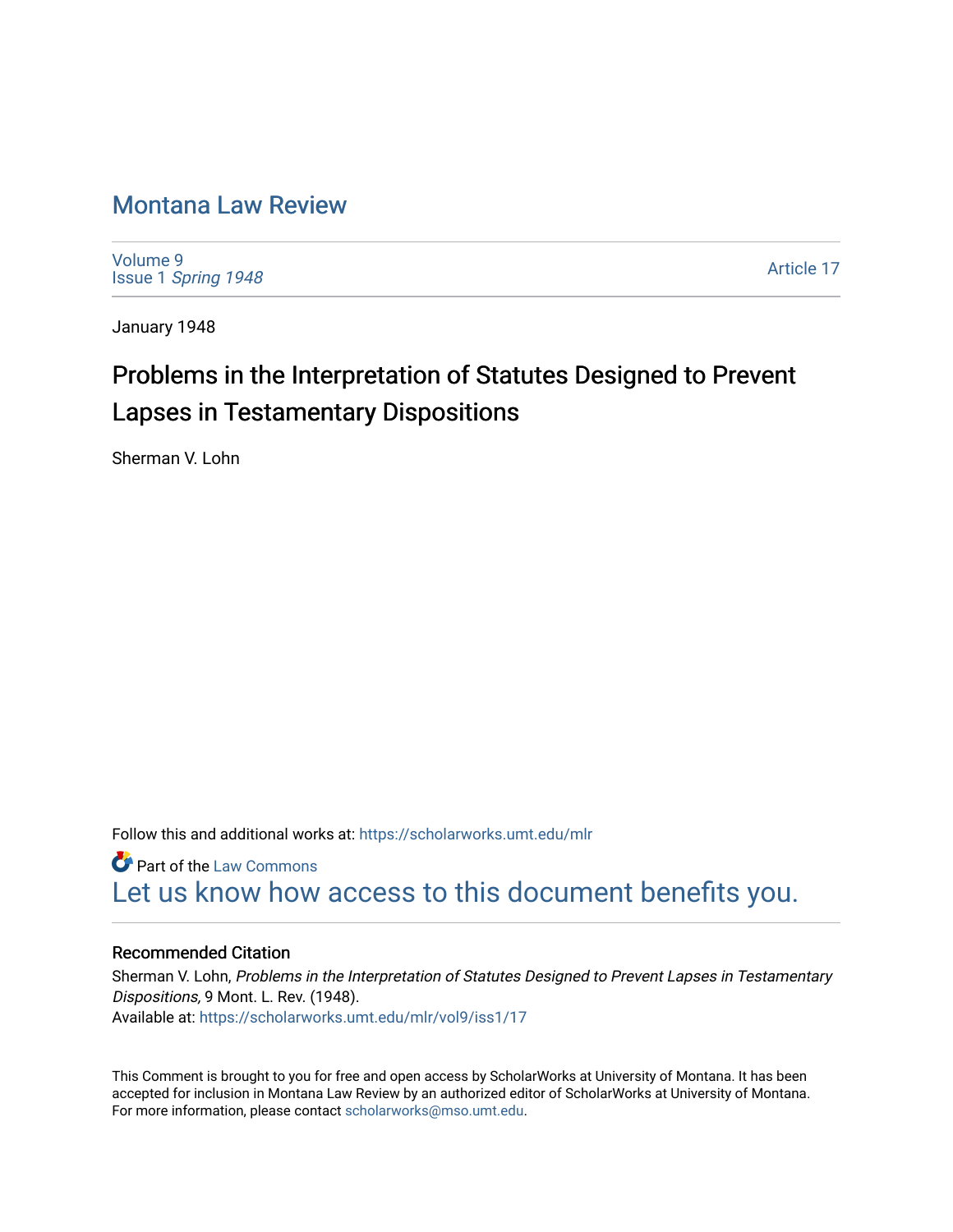# **Problems in the Interpretation of Statutes Designed to Prevent Lapses in Testamentary Dispositions**

At common law if a testator devised real property or bequeathed personal property to a devisee or legatee who was non-existent or unable or unwilling to take the gift, the gift was said to lapse.' The most common cause of such a lapse was the death of the legatee or devisee during the lifetime of the testator.<sup>2</sup>

This lapse did not occur because the testator so desired. It rather occurred from necessity, for, as a will is of an ambulatory nature, it can communicate no benefit to persons who die previous to the death of the testator. **3** It can readily be seen from this that such a lapse often may result in doing violence to the intent of the individual testator. It may **be** reasoned that the testator, had he known of the inability of the beneficiary to take the gift, might have desired that the property pass to some representative of the original beneficiary rather than **to.** his heirs or to the residuary legatee or devisee. Moreover the common law rule frequently might result in an unintentional disinheritance.

For these reasons the legislatures of nearly all the states have speculated about the probable intent of the testator and passed what are termed anti-lapse statutes. These statutes vary from state to state but are generally designed to give effect to the presumed intent of the testator. Some states, such as Iowa<sup>4</sup> and Maryland,<sup>5</sup> have entirely abolished the lapse caused by death of the legatee or devisee before the testator by giving the property to the heirs or distributees of the deceased beneficiary. In several states<sup>6</sup> such lapse is abolished in all cases if the devisee or legatee left issue surviving the testator, the issue taking as the ancestor would have done had he

1Brett v. Rigdon **(1568) 1** Plowd. 340. **2ATKINSON,** WILLS (1st ed. **1937) 257, p. 617.** 3See JARMAN, WILLS (4th ed. **1880) p. 617.** <sup>4</sup> Code, **1931, 11861.** 5 Flack, Ann. Code **1939,** Art. 93, 340. **6Go.,** Code **1926,** 3906; Ken., Carroll's Statutes, 4841; N. H., Public Stat. 1926, c. **297,** 412; R. **I.,** Gen. Laws **1938,** c. 566, 430; Tenn., Code 1932, §8134; Va., Code 1930, §5238; W. Va., Code 1943, §4054

120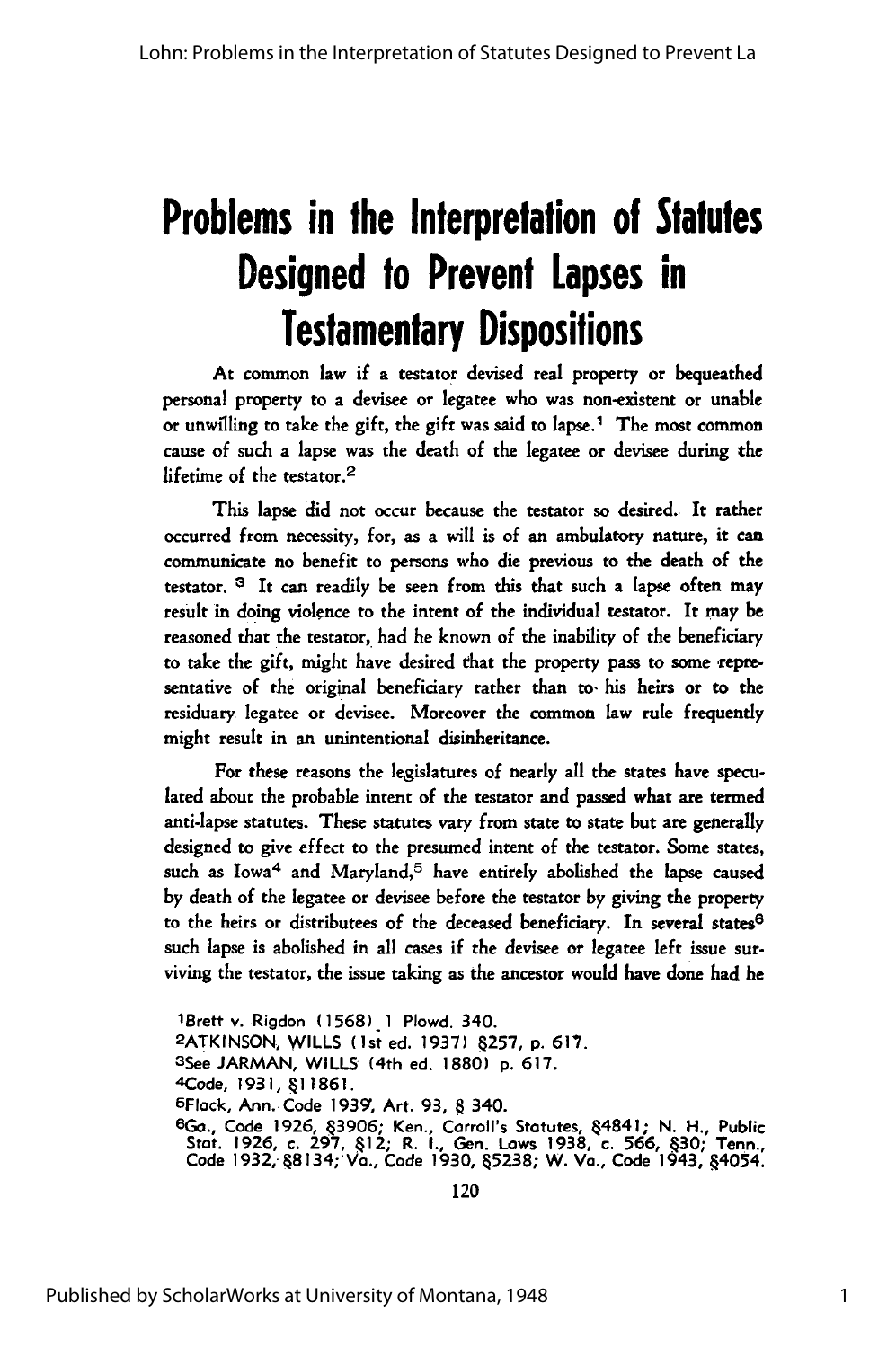121

#### **NOTE** AND COMMENT

survived. The largest number of jurisdictions<sup>7</sup> leave the common law lapse unmodified unless the deceased beneficiary was a relative of the testator and left issue or lineal descendants. In four of the states<sup>8</sup> the statutes provide against lapse only as to gifts to the testator's children, grandchildren, brother or sister. In eight others<sup>9</sup> the statute applies only to gifts to the testator's children or descendants. In Colorado and Ilinois, 10 it applies only to gifts to children or grandchildren, while in South Carolina<sup>11</sup> it is limited to gifts to the testator's children only. No legislation preventing the common law rule from operating was to be found in Florida, Louisiana, New Mexico, or Wyoming.

As indicated above the Montana statute falls into the largest classification which leaves the common law rule unmodified unless the deceased beneficiary was a relative of the testator and left lineal descendants. Prior to the legislative session of 1947, the Montana statute read as follows:

"When any estate is devised to any child, or other relative of the testator, and the devisee dies before the testator, leaving lineal descendants, such descendants take the estate so given by the will, in the same manner as the devisee would have done had he survived the testator."<sup>12</sup>

The first problem that arose under this statute concerned the lapse of personal property where the legatee predeceased the testator. R.C.M. Section 7042, specifically states that, except as indicated in Section 7012, if the devisee or legatee dies during the life of the testator, the disposition to him fails; hence, in order to prevent a gift of personal property from failing under these circumstances, it would be necessary to construe Section

Conn., Gen. Stat. **1930, 4879;** Del., Rev. Codes **1935, &3854; N. J.,** Gen. Stat. **1910,** 22, **p. 5966;** Pa., Purdon's Stat. **1930,** t. 20, **8251,** 8252.

**9AIa.,** Code **1923, 810591;** Ark., Pope Stat. **1937,** 814527; Ariz., Probate Code **1939,** 841-109; Ind., Bums Probate Code **1933, 87-709;** Miss., Code **1927,** 83553; **N.** Y., McKinney's Consol. Lows **1939,** Vol. **13,** 829; **N. C.,** Code **1939,** 84168; Tex., Vernon's Civil Stat. 1941, 295. 10Colo., Stat. **1935, ch. 176,** 845; **II1.,** Smith-Hurd Stat. **1936,** ch. **39, 81 1.** 1 1Code of Lows **1922,** &5346.

12R.C.M. **1935,** 87012.

<sup>7</sup> Alaska, Ann. Codes **1913, 8571;** Calif., Probate Code 1937, **&92; Id.,** Code **1932,** 614-323; Kon., Gen. Stat. **1935, 622-259;** Me., Rev. Stat. **1930,** ch. **88, 610;** Moss., Ann. Laws **1933, ch. 191,** 822; Mich., Camp. Laws **1929, 815552;** Minn., Mason's Statutes **1927, 118747;** Mo., Rev. Stat. **1929, 6527;** Mont., R.C.M. **1935, 67012;** Nebr., Camp. Stat. **1929, 630-229;** Nev., Hillger Camp. Stat. **1929, 69922; N. Dak.,** Comp. Laws **1913, 85679;** Ohio, Page's Gen. Code **1938, 810504-73; Okla.,** Stat. **1931, 61574;** Ore., Camp. Laws 1940, **618604; S.** Dok., Camp. Laws **1929, 6637;** Ut., Rev. Stat. **1933, &101-1-35;** Vt., Public Laws **1933, 82979;** Wash., Remington's Rev. Stat. **1932,** 81404; Wisc., Stat. **1939,** &238. **10.** 8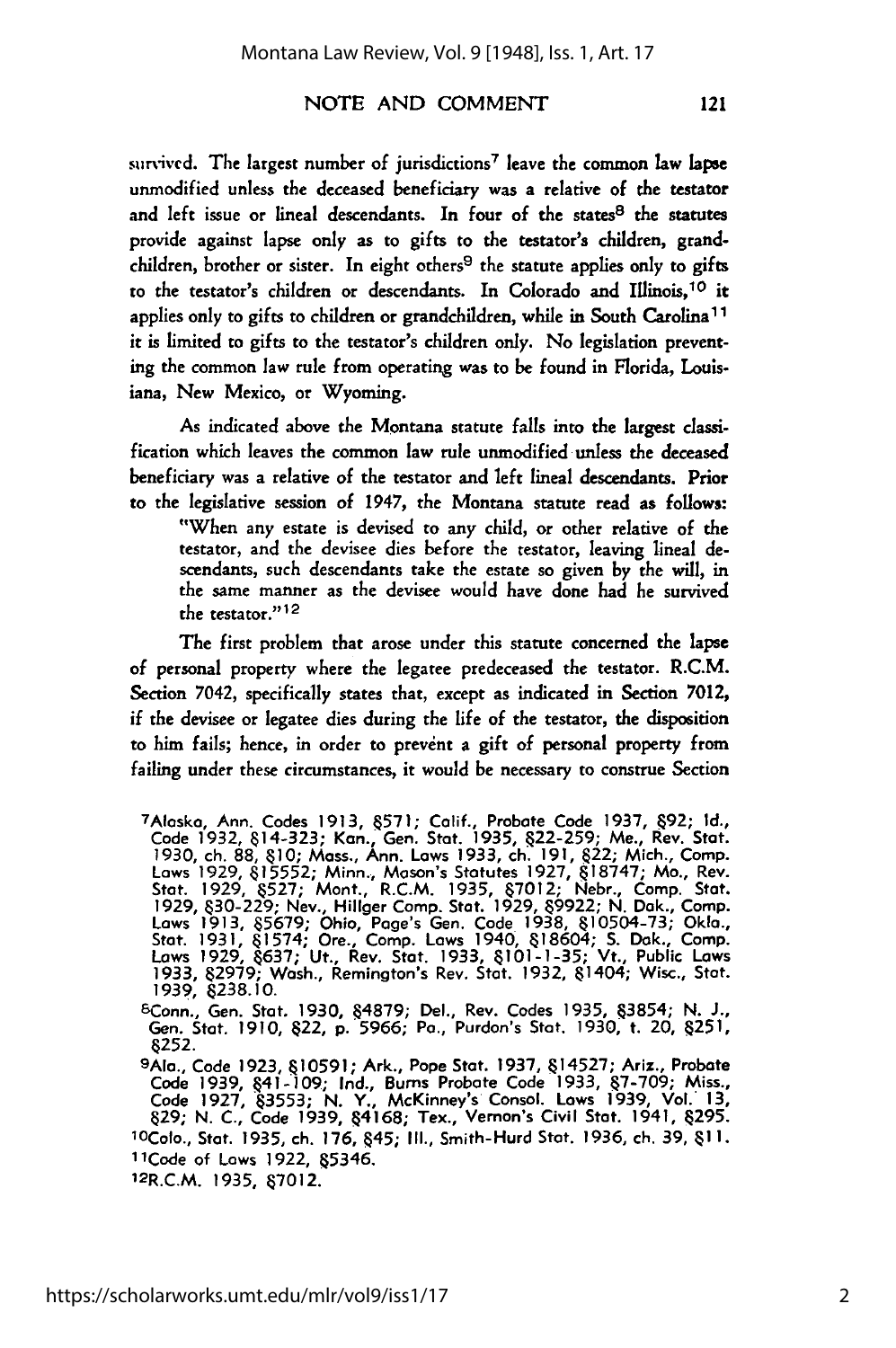7012 as including gifts of personal property. In the case *In re Fratt's Estate13* it was contended that the statute was meant to include gifts of personality as well as realty, but the court indicated that, if the legislature had intended the statute to be **so** construed, it would have included the terms "bequeath" and "legatee." A clear-cut distinction between a devisee and a bequest are indicated in other sections of the code; 14 therefore, the court concluded that "the legislature used both words in their correct and approved legal technical sense."<sup>15</sup> This view was reiterated in the case of *In re Estate of Hash.16*

It would seem that the Montana court in so construing this statute is correct and is with the weight of authority; however, the courts of several states have held that the words "devise," "bequeath," "devisee," and "legatee" are to be construed as interchangeable. 17 In a later case the Montana court, when asked to overrule the *Fratt and Hash* cases as unsound, indicated that, if the problem were being presented for the first time, a different result might have been reached.<sup>18</sup>

In order to place a devisee and a legatee on the same footing under the anti-lapse statute and, incidentally, to make the probate of estates in which a donee predeceases the testator a less complicated procedure, the 1947 legislature passed the following statute:

"When any estate is devised or bequeathed to any child, or other relation of the testator, and the devisee or legatee dies before the testator, leaving lineal descendants, such descendants take the estate so given by the will in the same manner as the devisee or legatee would have done had he survived the testator."<sup>19</sup>

**13(1920)** 60 Mont. 526, 199 P. 711.

14<mark>R.C.M. 1935, &&7042, 7031, 7032</mark>.

<sup>16</sup> 1n re Fratt's Estate, **Supra,** note **13, p.** 537.

**16 (1921)** 64 Mont. **118, 208** P. **605.**

- 17 Logan v. Logan **(1887) 11 Colo.** 44, **17** P. **99;** Evans v. Price **(1886) 118 III. 593, 8 N.E.** 854; In re Estate of Rueschenberg **(1931) 213 Ia.** 639, **239** N.W. **529;** Barry v. Barry **(1875) 15** Kan. **587;** Re Estate of Breen **(1915)** 94 Kan. 474, 146 P: 147. In the above cases only the Iowa court was construing a statute pertaining to lapses.
- <sup>1</sup><sup>8</sup> Converse v. Byars (1941) 112 Mont. **372, 118** P. **(2d)** 144. Justice Angstmon in delivering the opinion of the court said, "Were the question presented to us for the first time, we might have reached **a** different conclusion from that announced in the Fratt and Hash cases. The Fratt decision was rendered in **1921.** The legislature ever since then has acquiesced in the construction of the statute there proclaimed, ond we think we should not now construe it differently."

**19Ch. 58** LAWS OF **MONTANA** 1947.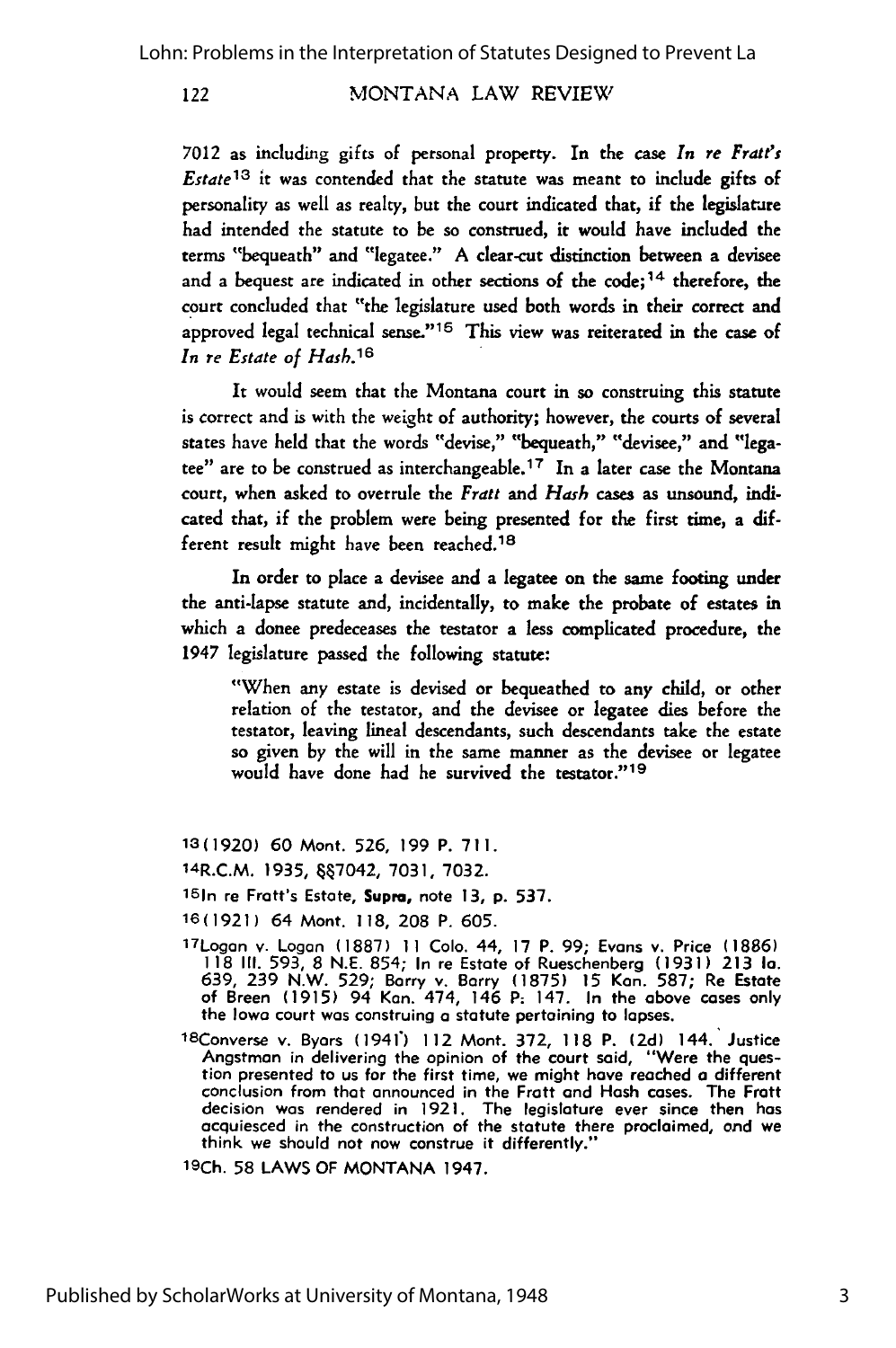This amendment to R.C.M. Section 7012 clearly makes the Fratt *and Hash* cases inapplicable, but does not solve all the difficulties that are likely to beset the Montana court in construing a statute of this nature.

There are several problems suggested in the phrase "devised or bequeathed to any child, or other relation of the testator." Does the word "child" include adopted children? Illegitimate children? Stepchildren?

It **would** seem, in view of a Montana statute which declares that **.** After adoption, the two shall sustain towards each other the legal relation of parent and child, and have **all** the rights **. . .** of that relation,"'20 that an adopted child is within the class to which a gift will not lapse, providing the child leaves lineal descendants. It follows that if the adopted child has the rights of a child, his children should succeed to his rights under the statutes. And yet, in the only case found, a Pennsylvania court construing a similar statute, held that the gift lapsed, saying "One adopted has the rights of a child without being a child."<sup>21</sup> This is a needlessly strict construction of the statute. It is indicated below, in the discussion concerning lineal descendants, that an adopted child has been held to be a lineal descendant in California. If this is correct, it would seem that an adoptee should be considered a child or relation to whom a testa**tor** may make a devise or bequest within the meaning of the statute.

An illegitimate child clearly would be within the statute where the mother of the child is the testatrix, for almost universally the illegitimate is allowed to inherit from the mother, and he is surely the child of the mother. But where the father is the testator, the result is more doubtful. If the illegitimate child is acknowledged by the father as provided in R.C.M. Section **7074,** it has been held that the child is placed on the same footing as one born in lawful wedlock in regard to inheritance;<sup>22</sup> hence, it would seem, that such a child is within the statute. Another Montana statute, R.C.M. Section 5865, provides that the father of an illegitimate child, by publicly acknowledging it as his own, receiving it into his family, and treating it as if it were a legitimate child, thereby adopts it as such; "and such child is thereupon deemed for all purposes legitimate from the time of its birth." This quoted portion of the statute would clearly bring the child within the provisions of the anti-lapse statute. In the absence

**<sup>2</sup> oR.C.M. 1935,** .5863.

2 1Phillip's Estate **(1901) 17** Pa. Super Ct. **103.**

**221n** re Wehr's Estate (1934) **96** Mont. 245, **29** P. **(2d) 836.** This case was construing R.C.M. **1935, .10068,** as to whether an illegitimate son was entitled to letters of administration.

123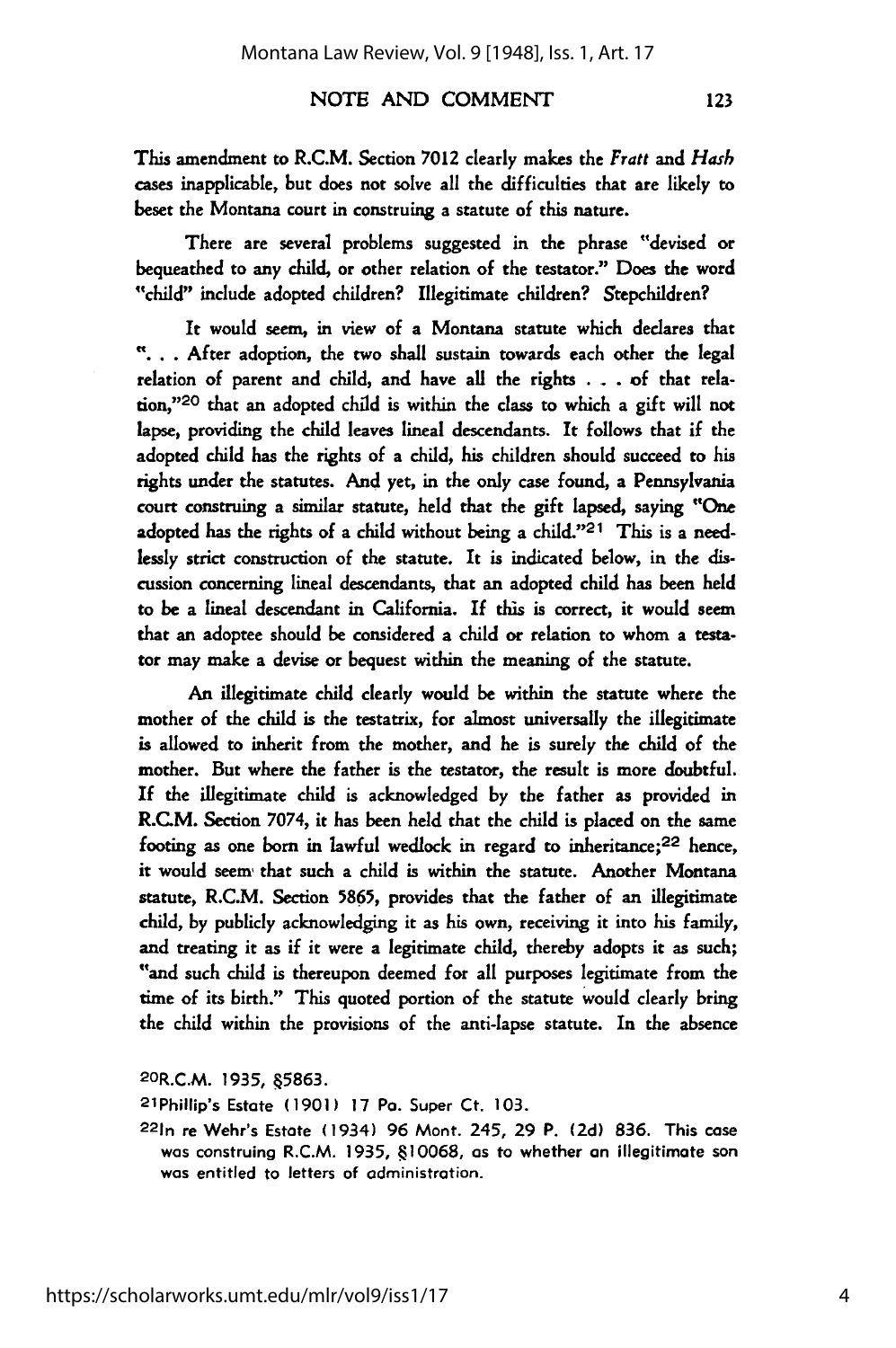of the recognition suggested by these two statutes it is doubtful that the statute should be construed to include other than legitimate and adopted children.

It is generally conceded that stepchildren are not within the scope of the word "child" as used in the statute.23

In determining the meaning of the term "relation," states having statutes similar to the Montana law have placed emphasis on the fact that the wording is "child or other relation," stating that this indicates that the relationship is to be by blood, not marriage. $24$  In this manner relations merely by affinity are excluded from the operation of the statute. Thus gifts to the wife of the testator or the husband of the testatrix, brothersin-law, sisters-in-law and stepchildren have been held to lapse, while those to brothers, sisters, nephews, nieces, cousins and children of cousins have not. $26$ 

The purpose of statutes preventing a lapse, as indicated in the first part of this article, is to give effect to the probable intent of the testator **had** he known of the inability of the beneficiary to take the gift. For the same reason it is desirable that **gifts given** to **a devisee or** legatee who is dead at the time the testator executed his will be held valid. Obviously when a testator names a deceased person as a devisee or legatee, he does not know of the death or else he desires to confer some benefit on the heirs of the beneficiary; hence, the query arises "does a statute like Montana's apply where the beneficiary is dead at the **time** of the execution of the will?"

The Montana court has held that it does not.<sup>26</sup> The wording of the statute is such that, in order to **be** applicable, the devisee or legatee must die after the will is made and before the death of the testator. This decision, which is purely one of statutory interpretation, is technically sound. Following strictly the language of the statute no other result can be reached. The court in the decision points out the fact that the California legislature found it necessary to amend its statute to include gifts

<sup>24</sup> Brambell v. Adams **(1898)** 146 Mo. **70,** 47 S.W. **931;** Re Luckhardt **(1938)** 134 Neb. **55, 277** N.W. **836;** Re Renton **(1895) 10** Wash. **533, 39** P. 145.

**2 6For a** compilation of cases see **11** 5 A.L.R. 437.

2 6 1n re Estate of Hash, **Supm,** Note **16.**

<sup>2 3</sup>Nice v. Nice **(1916) 275 III.** 397, 114 **N.E.** 140; Kimball v. Story **(1871) 108** Mass. **382;** Brombell v. **Adams (1898)** 146 Mo. **70,** 47 S.W. **931.**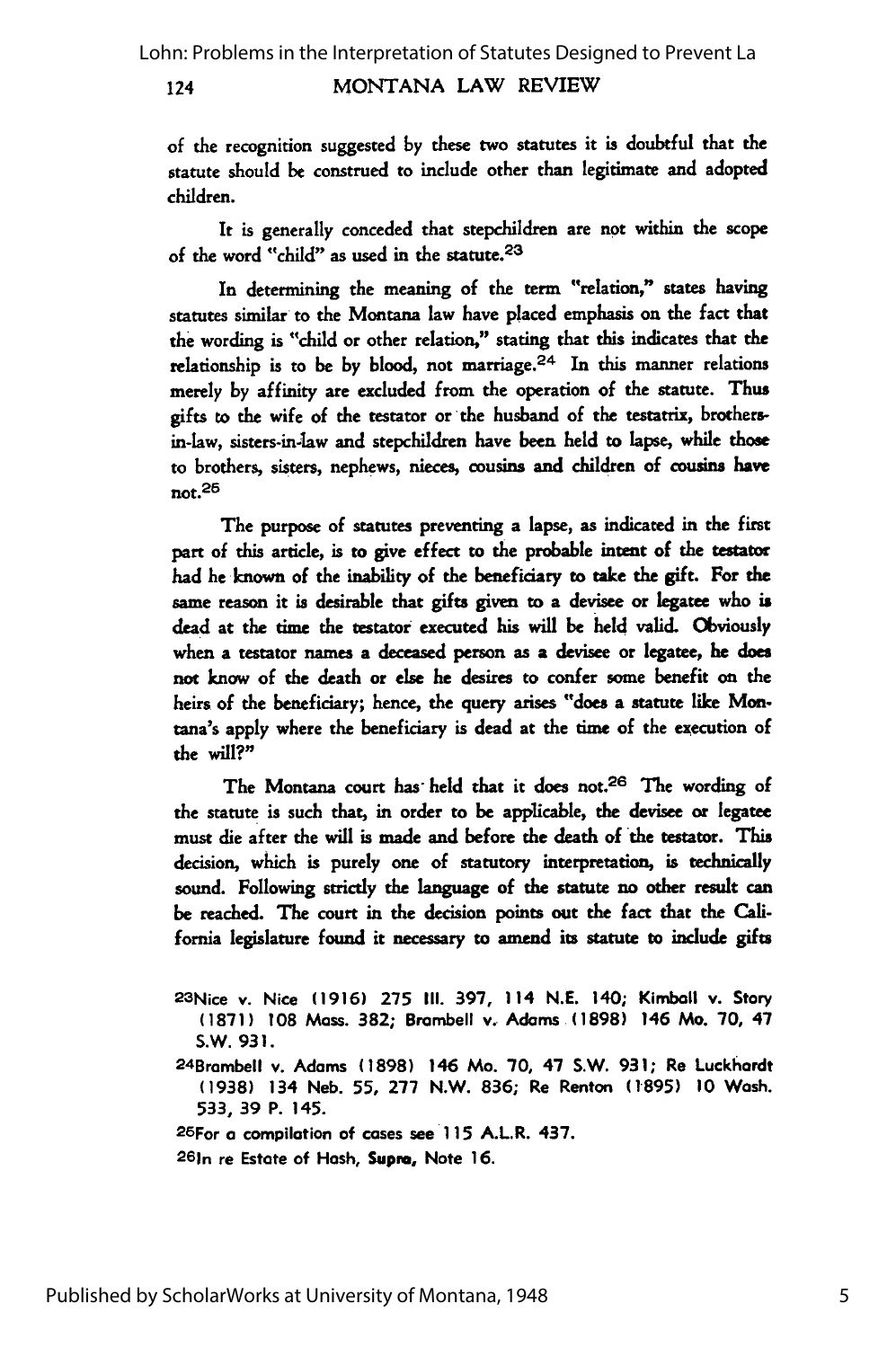The next requirement of the statute is that the child or other relation leave "lineal descendants." The term lineal descendants is generally defined as including persons to the remotest generation who trace their lineage to the specified ancestor.<sup>29</sup> The chief problem arising under this term is the status of an adopted child. The courts of the various states seem to be hopelessly in conflict on the point.<sup>30</sup> Any determination of the question must depend in part upon the interpretation given to the statutes concerning adoption. In Montana, as indicated previously, after adoption, the adopted child shall have all the rights of the parent and child relation**ship.3 1** To exclude the child from the operation of this statute would be, in effect, to say they are not entitled to the full rights of natural children, which seems to be contrary to the express terms of the statute. The California court, in construing a statute that is exactly the same as R.C.M. Section 5863, held that an adopted child was a lineal descendant.<sup>32</sup> It would seem, by the same reasoning, that an adopted child should be considered a lineal descendant in Montana.

As the anti-lapse statutes are designed to give effect to the probable intent of the testator, the statute should not apply if the testator has indicated it should not. Most states have expressly provided for this event,

**283** A.L.R. **1682.**

of the execution of the will.<sup>28</sup>

29Green v. Hussey **(1917) 228** Mass. **537, 117 N.E. 798;** Bossier v. **J.** Connelly Const. Co. (1924) **227** Mich. **251, 198** N.W. **989.** See also R.C.M. **1935, .7077.**

**3OATKINSON,** WILLS (1st ed. **1937)** .257, **p. 730.**

31Supra, Note 20.

3 2 1n re Moore's Estate **(1935) 82** Calif. **App. 19,** 47 P. **(2d) 533**

<sup>27</sup>It is interesting to trace the history of the California statute for the original Montana statute was identical with the original California law. In **1905** the California legislature amended the **low** to **apply** to legacies as well as devises, as did the Montana legislature in 1947. In **1921** it was again amended to **apply** to any child or other relation who was dead at the time the will was executed. As indicated, the Montana legislature has not yet token this action. The final enactment of the California statute was in **1931,** when "kindred" was substituted for "child or other relation" and the provision for lapse of other gifts not "child or other relation" and the provision for lapse of ather gifts not within the terms of the statute was incorporated in that section of the probate code.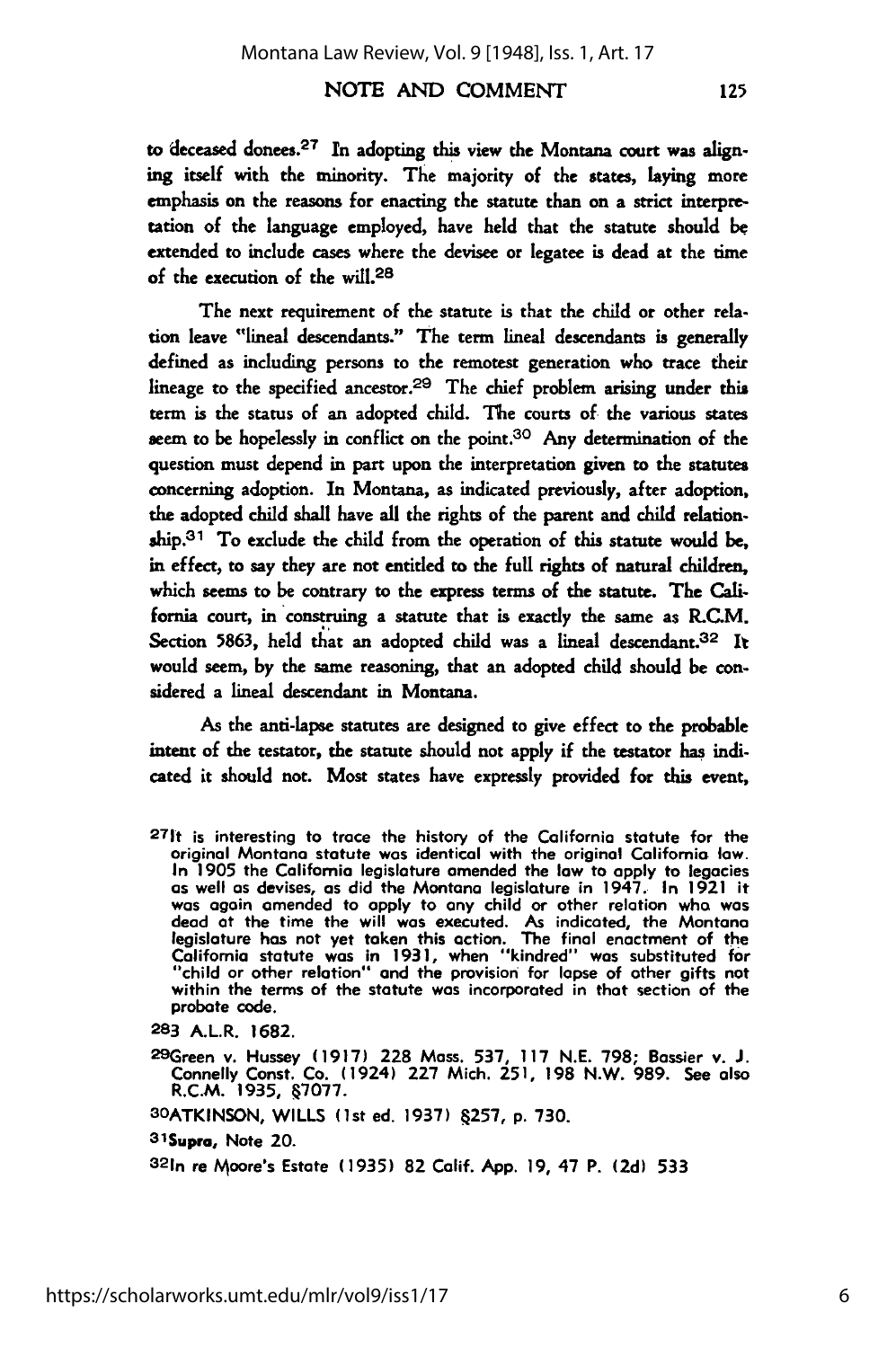either in the anti-lapse statute itself or a supplementary statute,<sup>33</sup> and in those states- which do not **so** provide, it has been held that the statute will not apply when the testator has indicated a different intention.34 The difficulties arise when it is necessary to determine just what the intent of the testator might have been. The intent of the testator to prevent the operation of the statute is to appear in the will itself and the circumstances disclosed thereby. In some states there is apparently a presumption in favor of the operation of the statute and against any construction of the will having the effect of defeating the statute.<sup>35</sup>

As an indication of the difficulties arising in determining the intent of the testator, what is the intent of the testator when he leaves property to A, B, and C "or the survivors or the survivor?" Does the testator mean that the gift is **to go** to A, B, and **C** but if **A** dies it is to go to B and **C** only? **Or** does he mean, that if A dies, the gift is to go to B and C, and also to the survivors of A under the anti-lapse statutes? The Montana court was faced with exactly this situation in the Converse *v. Byars* case.36 Relying heavily on a California  $case^{37}$  the court held that Section 7012 of the Code did not apply for the testator had manifested an intention to **sub**stitute some other person in place of the legatees or devisees who had predeceased him. The *Schneller* case<sup>38</sup> in Illinois reached an opposite result in construing similar words, by adopting the view that it is to be presumed that the testator, at the time he made the will, intended to have the statute prevail, and unless the language of the will *clearly* shows a contrary intent, the statute **will** prevail.

As the purpose of the statutes preventing a lapse is to give effect to the probable intent of the testator, it would seem that any language of the will which might show that the intention of the testator was otherwise should be construed as defeating the operation of the statute. The ani-lapse statute is designed to fulfill the testator's wishes; hence, the statute should not be applied in an absolute manner where it is indicated that there is a possibility that the testator might not have so desired. The court should be liberal in interpreting the language used by the testator.

33Colif., **Colo.,** Conn., Del., **Ill.,** Kan., **Ky.,** Mass., Mich., Minn., Nebr., N. J., Pa., Tenn., Vt., Va., W. Va., and Wisc. Code sections supportions in Montana 67042, N. Dak.<br>notes 6, 7, 8, 10. Supplementary statutes in Montana 67042, N. Dak. **.5711, Okla. 1605, S. Dak.** 4669, Utah 4101-2-27.

S4 Wallace v. Diehl **(1911)** 202 **N.** Y. **156, 95 N.E.** 646, **33** L.R.A. **(N.S.) 9;** Re Matt **(1930) 137** Misc. **99,** 244 **N.Y.S. 187.** <sup>36</sup> Schneller v. Schneller (1934) **356 III. 89, 190 N.E.** 121, **92** A.L.R. **838.**

86 Schneller v. Schneller (1934) 356 III, 89, 190 N.E. 121, 92 A.L.R. 838.<br><sup>86</sup> Converse v. Byars, **supra,** note 18.<br><sup>37</sup> In re Todd's Estate (1940), 17 Calif. (2d) 270, 99 P. (2d) 690.

3 8 Schneller v. Schneller, **supra,** note **36.**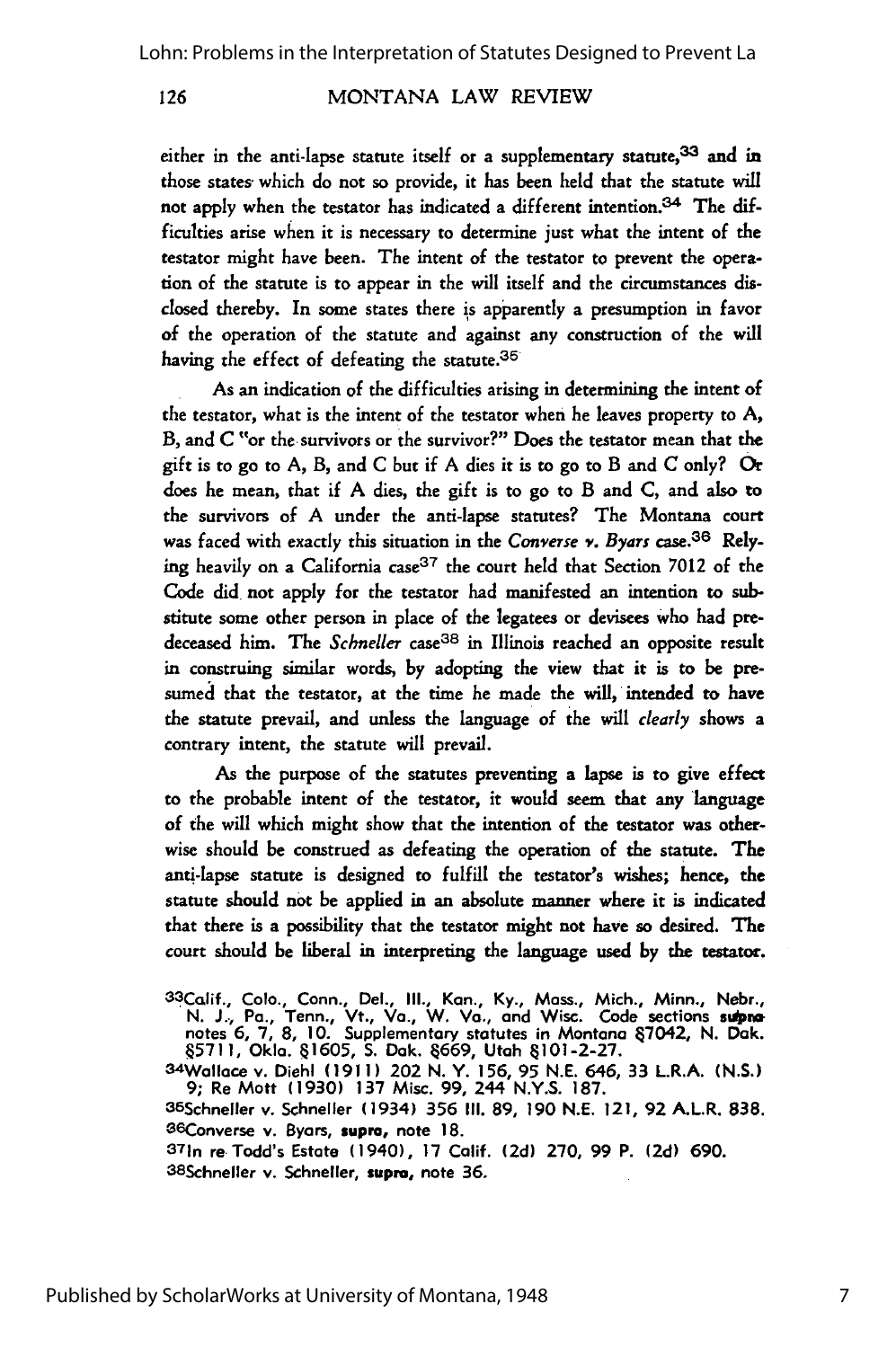With this in mind the Montana court would appear to have adopted the view best suited to carry out the intent of the testator. On the other hand, the Tennessee court has adopted the unusual view that the statute is inoperative unless it is shown that the testator had it in mind when he executed the will.<sup>39</sup> It does not seem that the statute should be inapplicable just because the testator has not evidenced the fact of his knowledge of the statute. This view would result in defeating the ends sought to be gained by the enactment of the statute.

Other cases indicate more dearly an intention of the testator that the statute be inoperative. **If** a gift is given to A, "if he survives me," it seems clear that the testator has evidenced an intention defeating the anti-lapse statute.<sup>40</sup> If the provision is "if A does not survive me, I give. it to B," it seems equally clear that the statute is not to apply.<sup>41</sup>. If the gift is to "A alone," it would seem that the testator has indicated **that** there is to be no substitution and the statute is inapplicable.

The applicability of the anti-lapse statutes to class gifts raises some difficult questions as suggested **by** the definition of a **class** gift.

**"A** gift to a class exists when the instrument creating it directs the distribution of an aggregate sum to a body of persons, commonly designated by some general name, as 'children,' 'grandchildren,' 'nephews,' uncertain in number at the time of the gift, to be ascertained at a future time, and who are all to take in equal or in some other definite proportions; the share of each being dependent for its amount upon the ultimate number of persons in the designated **dass."42**

At first it would appear that, as the members of the class to which the gift is given cannot be determined until the death of the testator, the statute cannot apply. There is no gift to the persons wh8 do not survive; hence, their lineal descendants, or others as the statute may provide, cannot claim. Technically, there is no lapse as there has been no gift. When one member of the class dies, the share he might have received goes to the remainder of the class. Following this line of reasoning, several jurisdictions have held that the statutes do not apply to class

42BLACK, LAW DICTIONARY (3rd ed. **1933) p.** 844.

<sup>3 9</sup>Grant v. Mosely **(1899) 52** S.W. **508.** 4OEstate of Rounds **(1919) 180** Calif. **368, 181** P. **638;** Wallace v. Diehl, **supra,** note **35.**

<sup>4</sup> <sup>1</sup> 1n re Estate of Bennett **(1901)** 134 Calif. **320,** 66 P. **370;** In re Estate of Goetz **(1910) 13 Calif. App. 292, 109** P. 492; Leary **".** Liberty Trust Co. **(1930) 272** Mass. **1, 171 N.E. 828;** Hammond's Estate **(1931) 103** Pa. Super. **503, 157** AtI. **17.**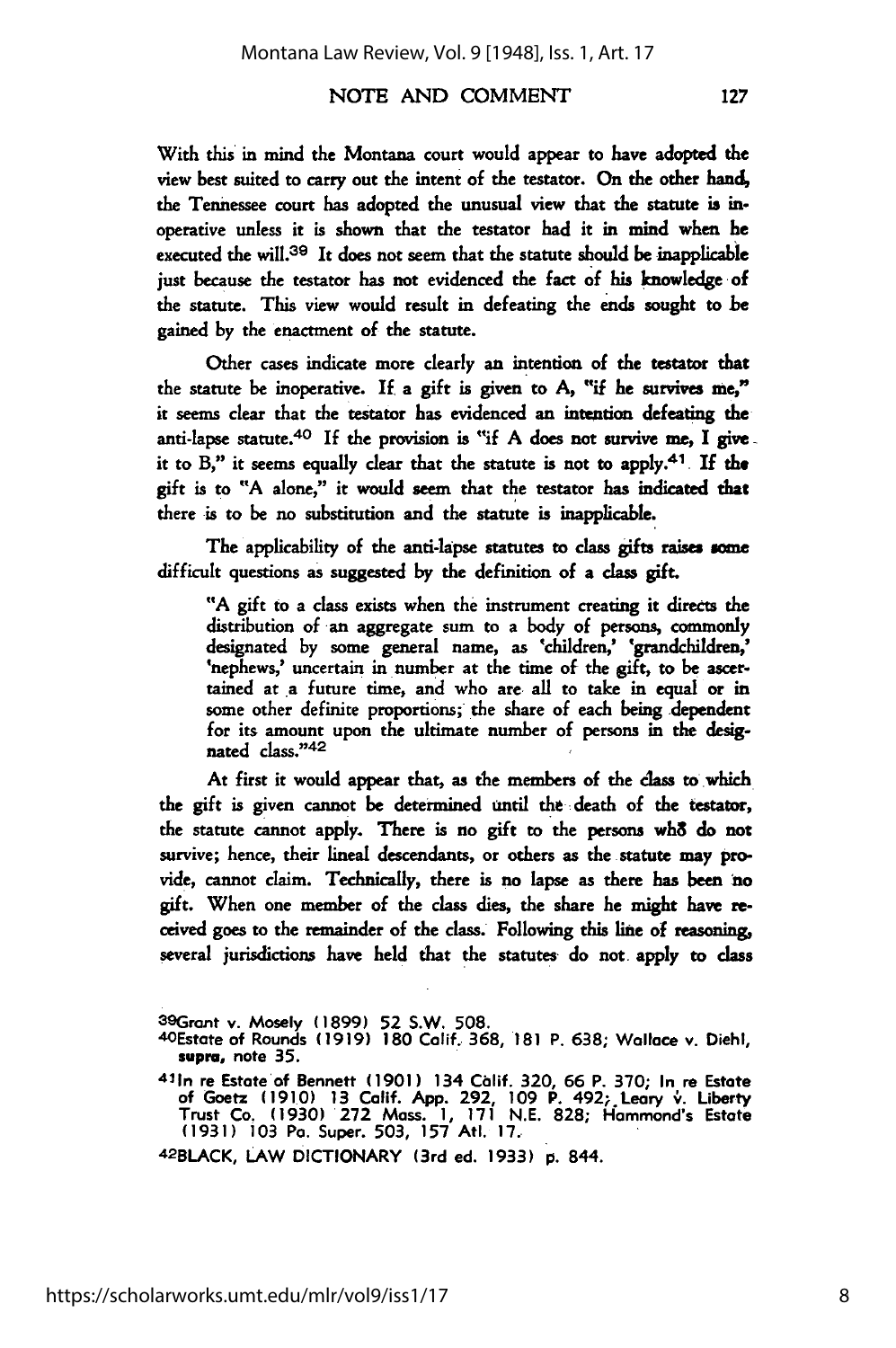gifts.<sup>43</sup> As the Montana court has strictly construed the statute in other situations (whether a legatee was included and whether the statute should apply to those dead at the execution of the will), it would seem that this **would** be the result in Montana.

When the main reason behind the enactment of the statutes is considered, i.e., the realization of the probable intent of the testator, it would appear that a strong argument for the application of the statute can be made. Certainly when the member of the class predeceases the testator and leaves descendants, an unintentional disinheritance may result, just as in the case of a lapse. The majority of jurisdictions for this reason have held that the statutes will apply to class gifts.<sup>44</sup> It is interesting to note that where the statute specifies a lapse, the majority of the courts indicate that the statute has no application to class gifts as there has been no lapse; however, if the statute does not mention a lapse, the court will look to the reasons for the enactment of the statute and usually hold that it does apply to class gifts.<sup>45</sup>

A **still** more complicated problem arises where some members of the class have died, leaving descendants, at the time of the execution of the will. **Of** course the Montana court will not be vexed with this problem as the court has indicated that the statute is not applicable to one who is dead at the time the will is executed.<sup>46</sup> The majority of the courts in other jurisdictions have held that such an extension is not justifiable in absence of indications in the will evidencing an intention of the testator to have the statute apply.<sup>47</sup> It can be presumed that where a testator makes a gift to class, he does not include those known to be dead. But what if he does not know of the death? Then every reason that exists for extension of the statute in the ordinary case, exists in the class gift case.

4 3 Morris v. Bolles (1894) **65** Conn. 45, **31** Atl. **538;** Davis v. Sanders **1905) 123 Ga. 177, 51 S.E. 298;** Trenton Trust and **S. D.** Co. **v.** Sibbits **(1901) 62 N. J. Eq. 131,** 49 At. **530;** Gross's Estate (1849) **10** Pa. **360.**

**443** A.L.R. **1689.**

4 5Thomas M. Cooley, **II, "Lapse** Statutes" **and** Their Effect on **Gifts to** Classes, 22 VA. L. REV. **376.**

46 Supra, note 16.

**<sup>4</sup> 7Supre,** note 45.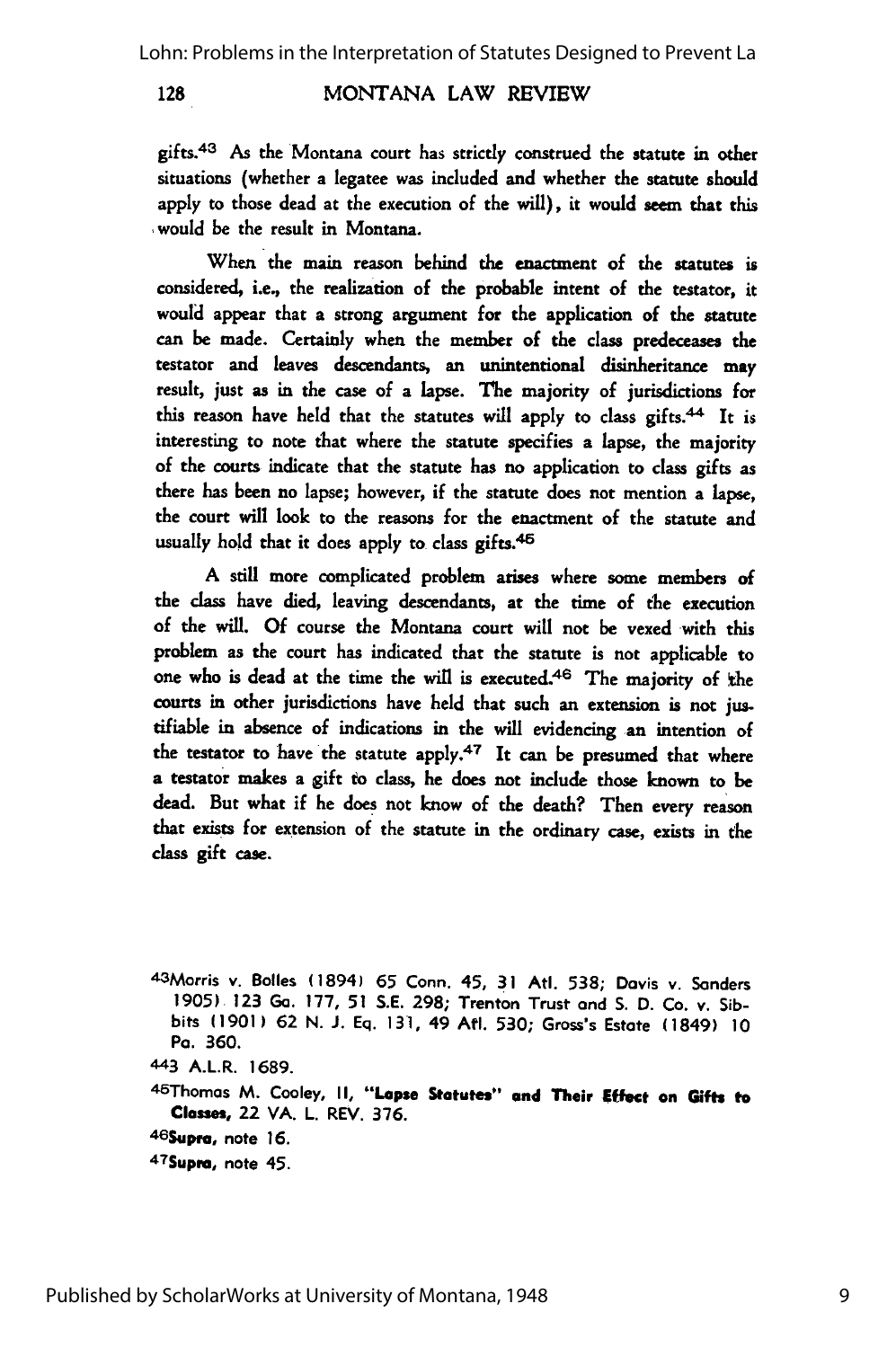In view of the recent amendment to the Montana statute, it is well to note that the statutes do have a limited retroactive effect. The statute should be applied to wills made before the passage of the act if the testator dies after the enactment.<sup>48</sup> But the statute cannot be given effect to save bequests or devises in the wills of testators who have died before the enactment, **for** this, in effect, would be divesting the residuary legatee or devisee of vested rights in the property.<sup>49</sup>

Sherman V. Lohn.

<sup>48</sup> Bishop v. Bishop (1843), 4 Hill **(N. Y.) 138.** 4 9 Logon v. Brunson **(1899) 56 S. C. 7, 33 S.E. 737.**